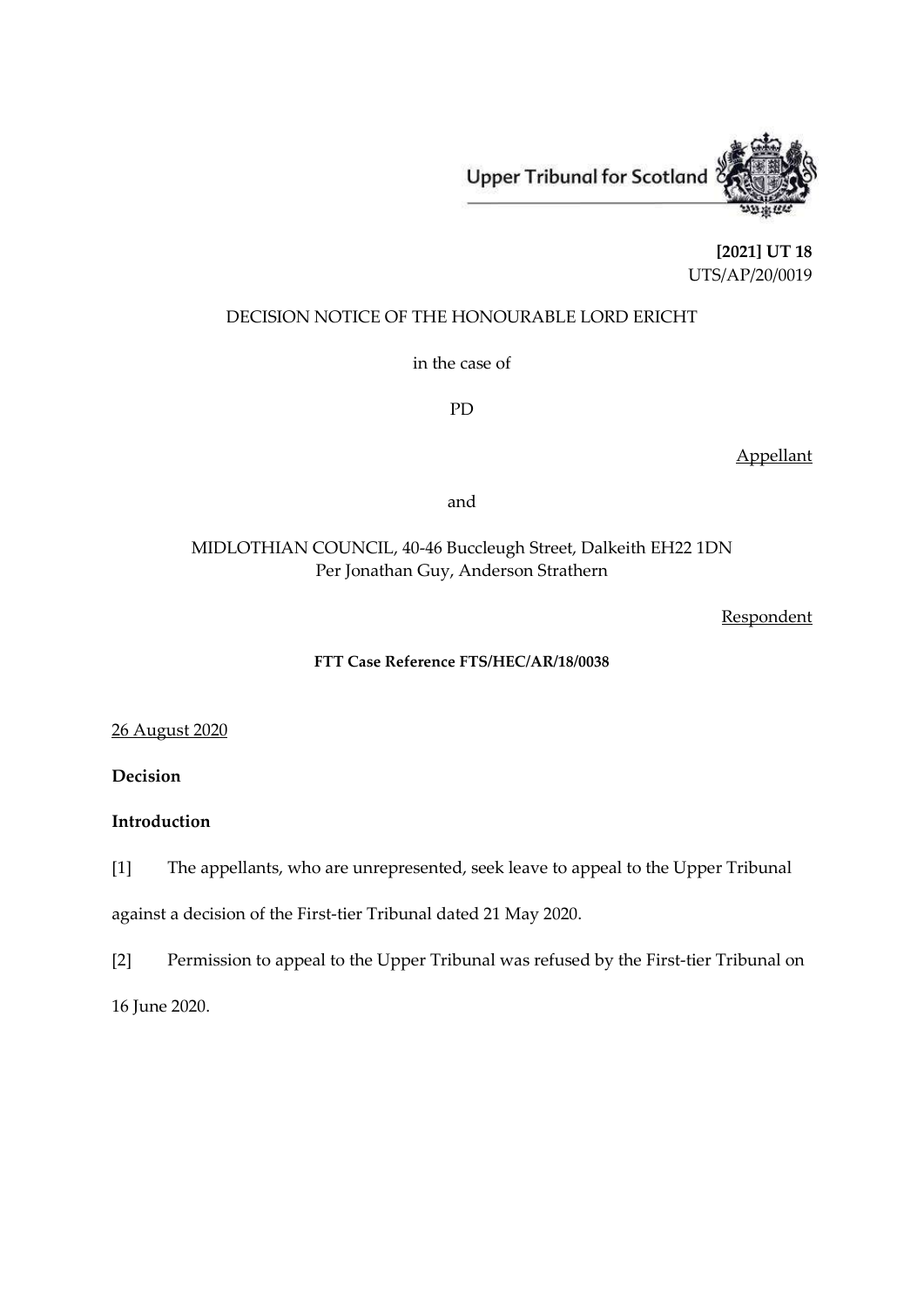#### **Reasons for appeal**

[3] The appellants have applied to the Upper Tribunal for leave to appeal for the

following reasons:

"The tribunal Scotland Act 2014 states a tribunal should be accessible and fair.

It was not accessible and fair because we had 7 children all at home from school, one child with severe autism, one child with a Learning Disability and other small children, and being expected to participate in a conference call which wasn't possible given our circumstances and the current Covid-19 situation. We feel that we was taken advantage of.

We should have been given more time for an up to date educational Psychology report done, given the length of time passed since the last report was done it should have been scrapped brought up to date. We also stated in our parental statement that we wanted time to be able to get an independent psychological assessment to present to the tribunal.

There was a case conference call on the  $10<sup>th</sup>$  January 2020 - next steps

Back in January 2021 The Tribunal Expressed they wished us to meet with Fiona Brown, the child's Education Psychologist and that contact with her was necessary to discuss the current situation and to enable the child to return to education. This was never done because of Lockdown and Covid-19.

The Tribunal requested this, but then it was said that the tribunal had all the paperwork needed. Clearly you didn't have all the paperwork that you needed requested because this was not followed through, we had minimal contact with Fiona but there was a very small amount of time before lockdown where for various reasons a meeting wasn't managed. We did co-operate in this. It seems this request was overlooked by the Tribunal.

A letter from Jennifer Barr dated 21-1-2020 States –

The council have until the 31<sup>st</sup> January to provide up to date information.

The tribunal have also expressed that they would wish you to meet with Fiona Brown to discuss the current situation with the child. It was pointed out by Midlothian Council that should you wish for the child to return to education Fiona Brown will be the child's Educational Psychologist and contact with her will be necessary. I would strongly advise that you meet with Fiona Brown and refusal to do so will be viewed negatively by the tribunal and seen as a refusal to engage and work towards a solution for the child. This is likely to prejudice the outcome of your case.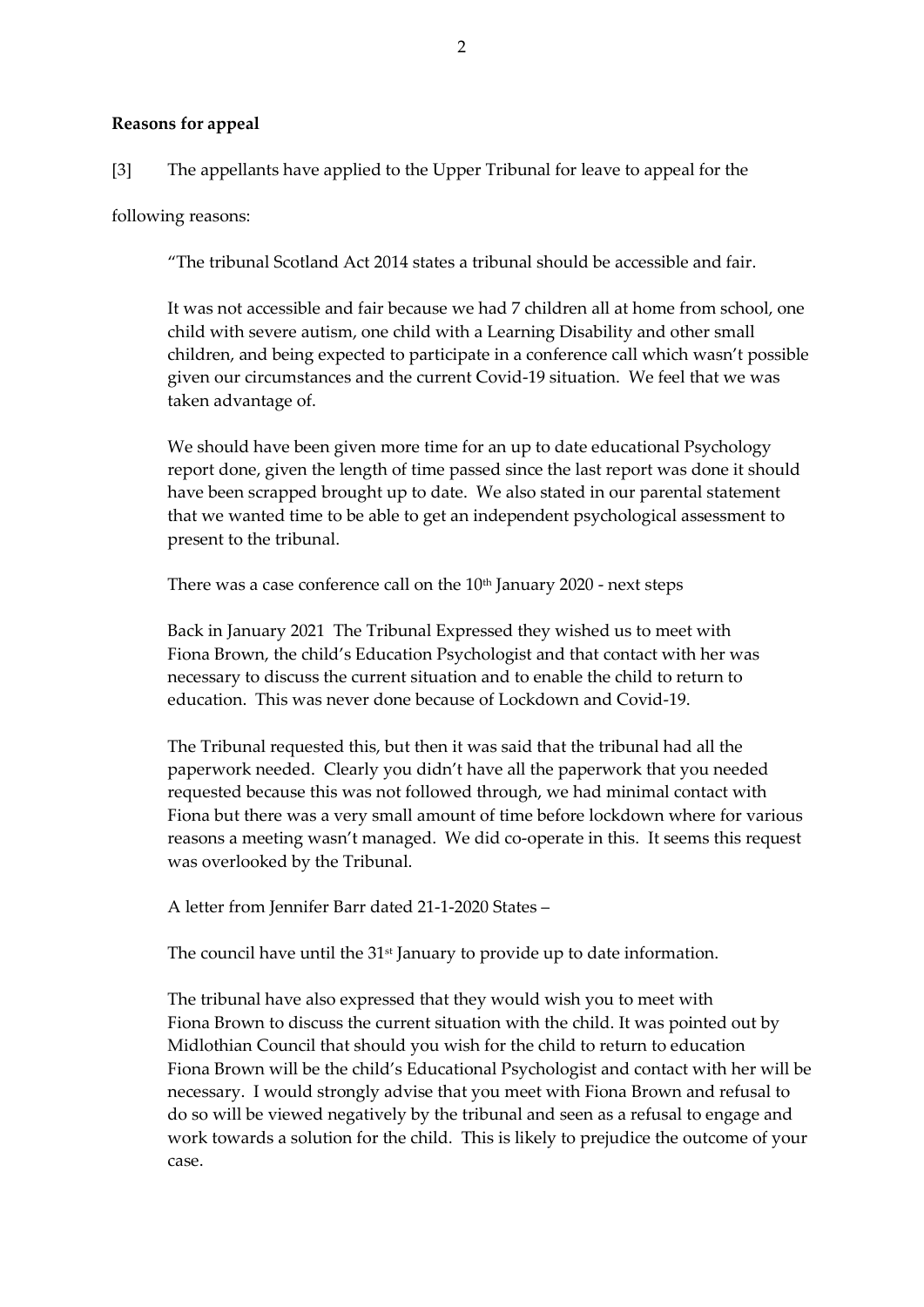It looks like you have favoured the council here.

The council failed to provide the up to date evidence from Fiona Brown.

Error of Law, a failure to do so is an error of law because it constitutes a failure to take a material matter into account.

Material Error of law, Failure to have regards to material evidence, failure to take a material matter into account.

We feel the Tribunal has not been conducted out correctly because you have look at this on the basis of the child going into school full time at School A and have mentioned about the cost of needing to build a Pod and him not being able to access the main building of the school and that there would not be toilets. We did not and have never asked for the child to be a full time student at School A, we asked for him to go there for a short time to allow for a period of assessment to find out where he was with his level of learning abilities. This was also the case at the last tribunal.

On 4 separate occasions we asked the tribunal about taking in discrimination, the last time we was on the last conference call. We was advised someone would get back to us. They assured us they would send out paperwork. We didn't here anything again, we now have recent got the paperwork after repeated requests but there seems to be a long list of errors and failures. We feel we have been discriminated against.

There has been procedural irregularities in the proceedings and how the tribunal has been conducted and important things have been overlooked. We have no legal representation and we are not lawyers and it appears we have been taken advantage of because of this.

The tribunal Scotland Act 2014 –

To be accessible and fair.

To be handled quickly and effectively."

[4] These reasons can be summarised as the following grounds of appeal.

## **GROUND 1. Procedural irregularity: proceeding on basis of telephone**

### **conference on 4 May 2020 which was not attended by the appellants**

In response the respondent draws attention to the steps taken by the First-tier

Tribunal to ensure a fair hearing and the email by the appellants' supporter sent on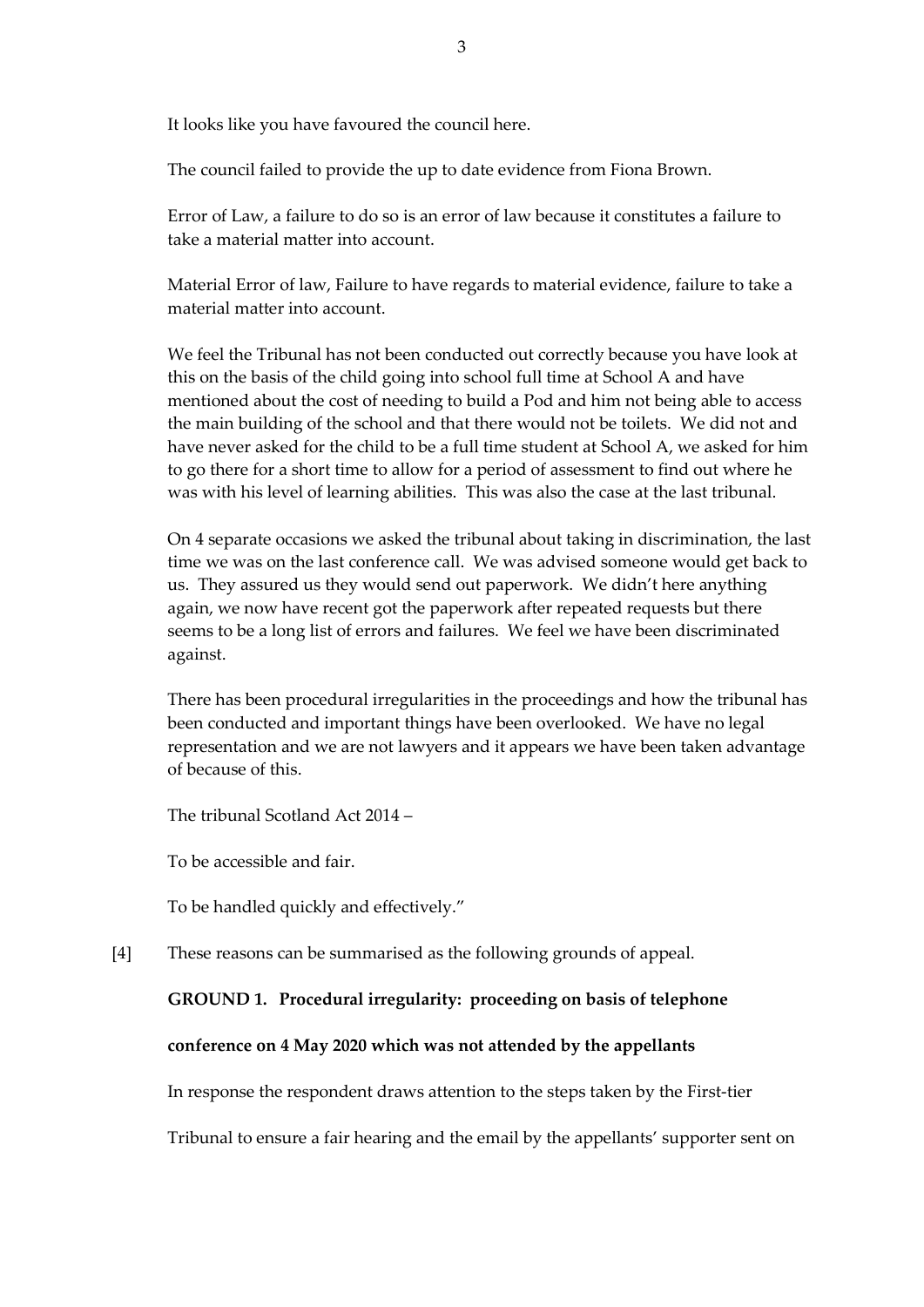4 May 2020 after the conference confirming that the appellants were happy with the

proposed procedure.

In my opinion this ground is not arguable.

The telephone conference was attended by the appellants' supporter. After the

telephone conference the supporter emailed the Tribunal stating:

"I am writing on behalf of the child's parents to inform you that they greatly appreciate the opportunity afforded to them by the Legal Member this morning to make a final oral submission to the panel. They would also like to take the opportunity to apologise for being unable to attend the call this morning due to unforeseen circumstances.

The child's parents have asked me to let you know that they are happy to proceed on the evidence they have submitted to date and would like to decline the offer to make a final oral submission."

In these circumstances the Tribunal was entitled to proceed in the way it did.

Permission to appeal on this ground is refused.

#### **GROUND 2 Failure to take into account material consideration: proceeding**

#### **without obtaining up to date evidence from Fiona Brown**

In response the respondent submits that Fiona Brown was the respondent's witness and the First-tier Tribunal had regard of the fact that she had not seen the appellant since her first report.

I note that an updated report was in fact obtained from Fiona Brown, dated 27 April

2020. In that report Ms Brown narrates various attempts made by her to meet the

family which were declined by the family.

The appellants did not object to the Tribunal considering Ms Brown's updated report of 27 April 2020. They did not make any final submission on that updated report.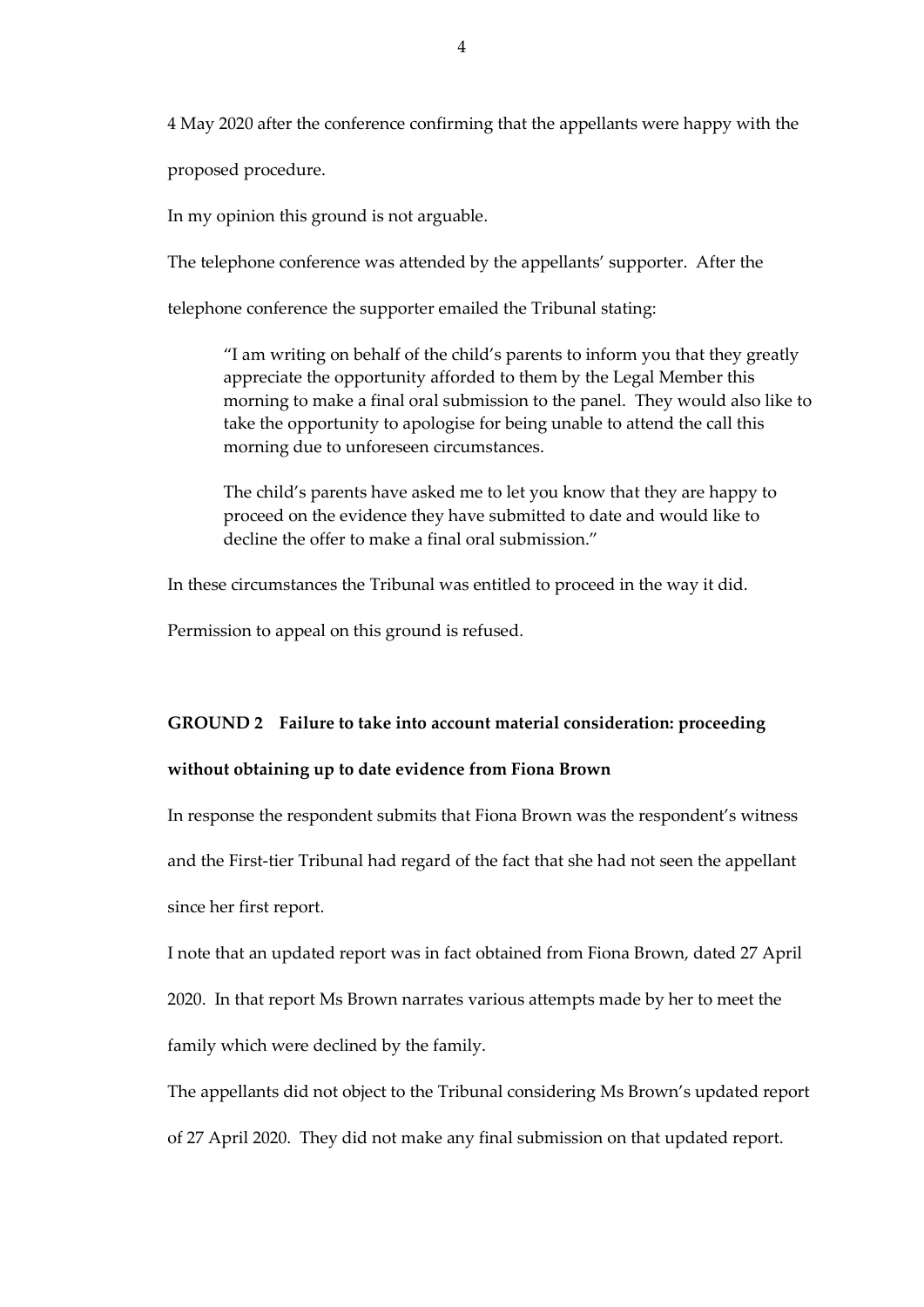In these circumstances this ground is not arguable. Permission to appeal on this ground is refused.

**GROUND 3 Failure to take into account material consideration: not allowing time for appellant to obtain independent psychological report as requested in parental statement**

In response, the respondent submits that as the appellant's position was that she was happy for the First-tier Tribunal to determine the reference without such an assessment taking place, this criticism has no merit.

I note that the supporter's email states:

"The child's parents have asked me to let you know that they are happy to proceed on the evidence they have submitted to date"

As the appellants had confirmed that they were happy to proceed on the evidence they had submitted, they cannot now appeal on the ground that they should have been allowed to submit additional evidence.

This ground is not arguable. Permission to appeal is refused.

**GROUND 4. Error of law as to the matter to be decided by the Tribunal:** 

# **Tribunal made decision on permanent placement rather than on the short-time**

#### **assessment sought by the appellant**

In response, the respondent submits that this ground is irrelevant as a temporary placement would not have reduced the costs of attendance.

The matter which was before the Tribunal was a placing request. It was not a request for an assessment. This ground is not arguable and permission to appeal is refused.